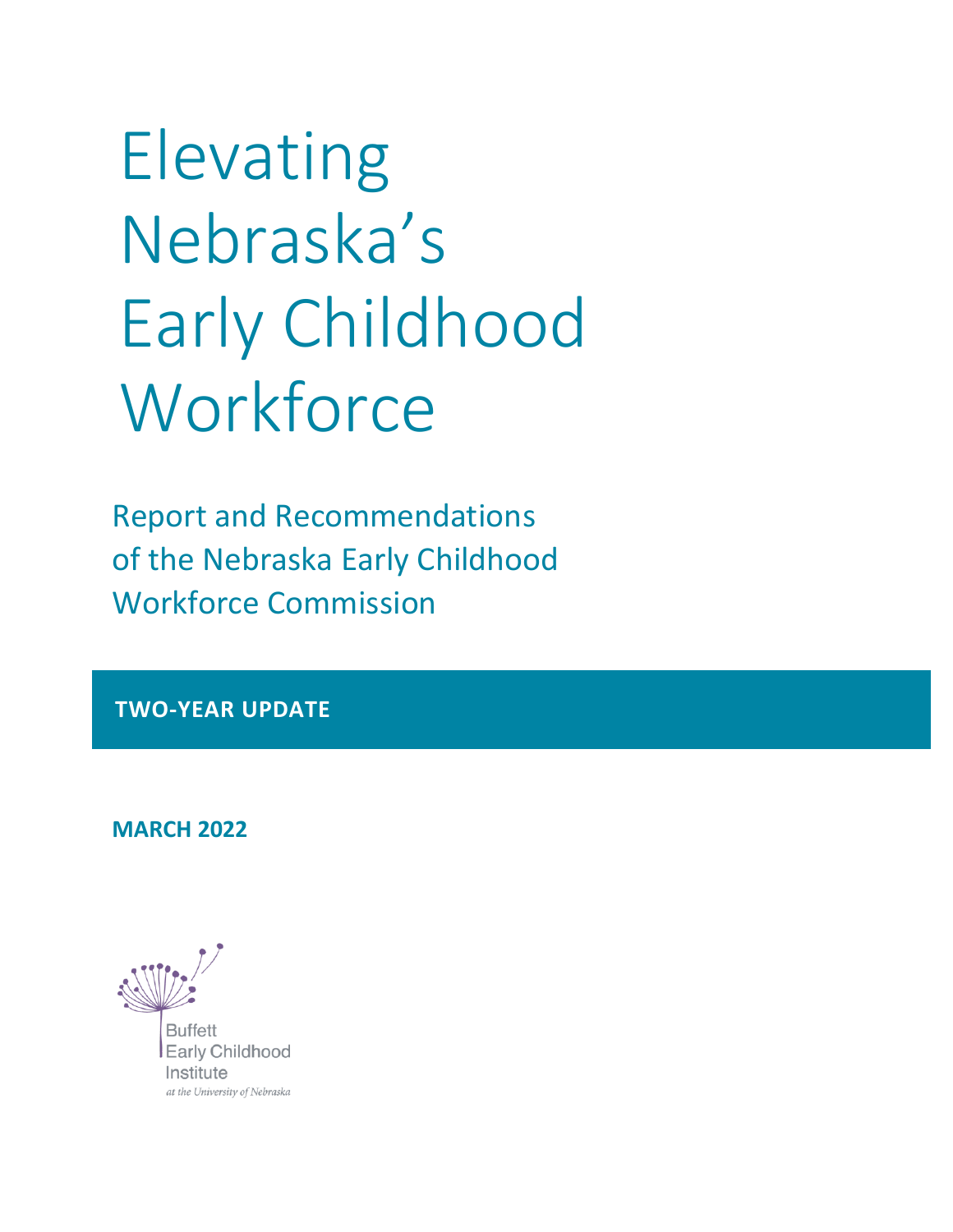## TWO-YEAR IMPLEMENTATION UPDATE

### Nebraska Early Childhood Workforce Commission Report and Recommendations

On Jan. 30, 2020, the Nebraska Early Childhood Workforce Commission released its report and recommendations, *[Elevating Nebraska's Early Childhood Workforce](https://buffettinstitute.nebraska.edu/-/media/beci/docs/workforce-commission-report-pages-final.pdf)*. In the two years since then, commission members have continuously upheld their strong commitment to take collaborative action in support of the report's vision, goals, and recommendations.

As the COVID-19 pandemic continues to dramatically impact the early childhood workforce and the children and families they serve, commission members and the organizations they represent are proactively engaged in collaborative statewide efforts to address some of the most urgent needs of Nebraska's early childhood workforce. At the same time, commission members are collaborating with partners in diverse communities across the state to build the infrastructure and capacity Nebraska needs to support early childhood educators in providing quality early care and education to every child. Many of these ongoing efforts were inspired or informed by the commission report.

In this document, the following updates are provided:

- Highlights of selected collaborative early childhood initiatives that support one or more of the goals of the Nebraska Early Childhood Workforce Commission
- A look ahead at continued capacity building and infrastructure developments in 2022
- An invitation to share your work and help us to continue shining the spotlight on collaborative efforts across the state that are helping elevate Nebraska's early childhood workforce

**VISION.** Nebraska will elevate the early childhood workforce to a priority profession benefiting all children from birth through Grade 3.

- **Goal 1.** Nebraska's early childhood workforce will be highly qualified and will reflect the diversity of the children and families they serve.
- **Goal 2.** Early care and education in Nebraska will be fully funded by 2030.
- **Goal 3.** Nebraska will champion high-quality early care and education and the critical role of the workforce in young children's learning and development.
- **Goal 4.** Nebraskans will implement the Nebraska Early Childhood Workforce Commission's recommendations to achieve a highly qualified and diverse workforce on behalf of all young children and their families.

The work summarized here represents only a sample of the many efforts that are underway in communities across Nebraska to support the early childhood workforce. Future updates will include more stories about the work that commission members are involved in across the state.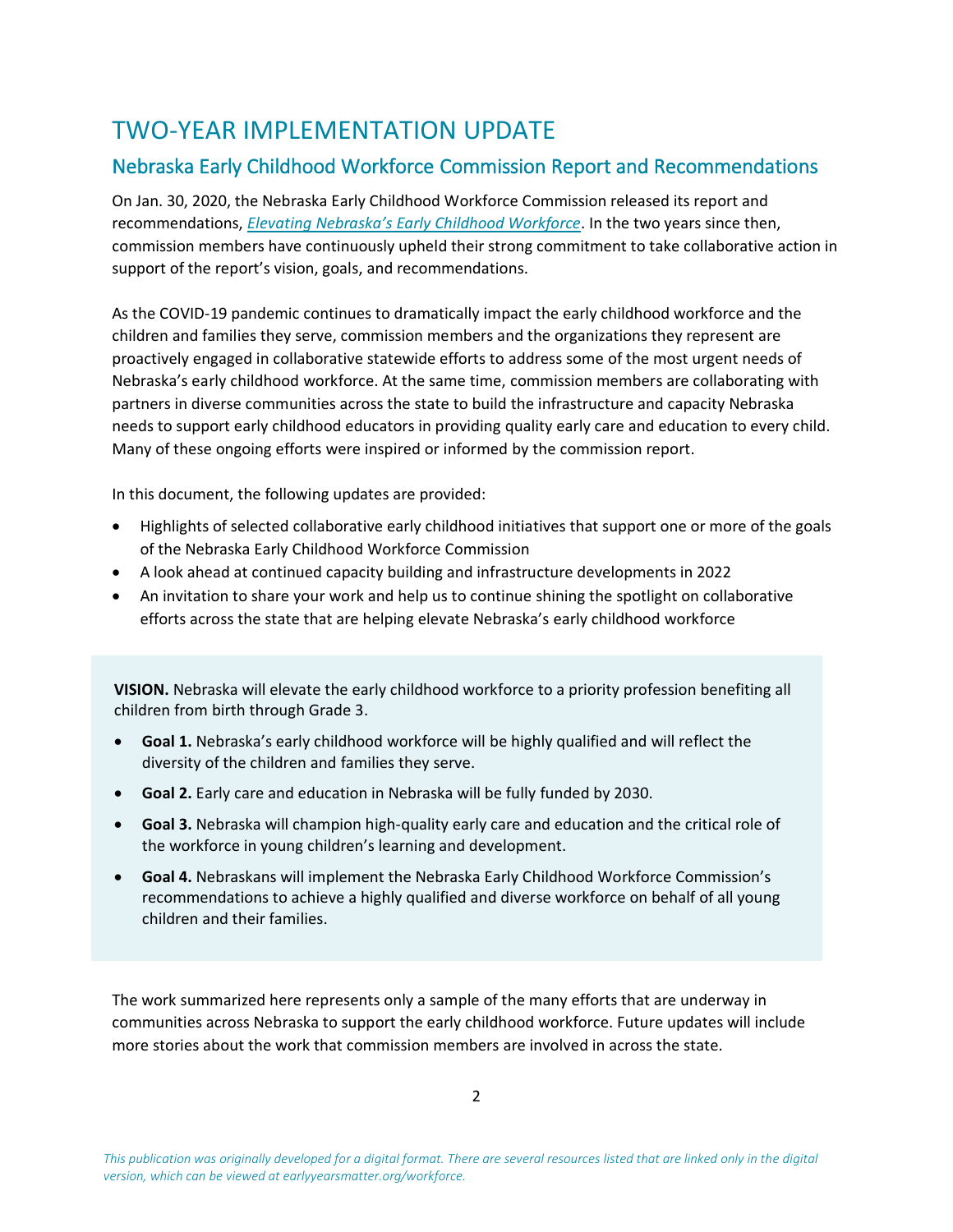# SELECTED COLLABORATIVE INITIATIVES TO ELEVATE THE EARLY CHILDHOOD WORKFORCE: APRIL 2021−FEBRUARY 2022

Commission members and the organizations they represent continue to demonstrate a commitment to cultivating relationships and partnerships with colleagues across the state. This is shown by several collaborative initiatives that are contributing to one or more of the four goals articulated in the commission report. The commission's four goals are highly interrelated—initiatives that focus primarily on one of the goals often impact the other three.

In addition, many of the ongoing initiatives also align with the goals of th[e Nebraska Early Childhood](https://www.nebraskachildren.org/file_download/inline/d2dd1ae8-621b-4615-b026-2dd15fc34357)  [Strategic Plan](https://www.nebraskachildren.org/file_download/inline/d2dd1ae8-621b-4615-b026-2dd15fc34357), which was informed by the commission's work and is currently being implemented with funding provided through the Preschool Development Grant (PDG) Birth through Five Initiative administered by the Administration for Children and Families at the U.S. Department of Health and Human Services. In April 2020, Nebraska was awarded \$8.9 million annually for three years by the federal Preschool Development Continuation Grant. Contributing partners, including several organizations represented on the commission, have pledged \$2.7 million annually in matching funds. The PDG renewal grant provides funding from 2020 to 2023 to implement the Nebraska Early Childhood Strategic Plan.

The table on the next page summarizes selected collaborative initiatives over the past year, grouped according to their relevance to each of the four commission goals. In the table, primary relevance to a given goal is indicated by the darkly shaded cells. Since the goals of the commission report are highly interrelated and complement the goals of the Nebraska Early Childhood Strategic Plan, each initiative also addresses additional goals across both statewide efforts, as shown in the table.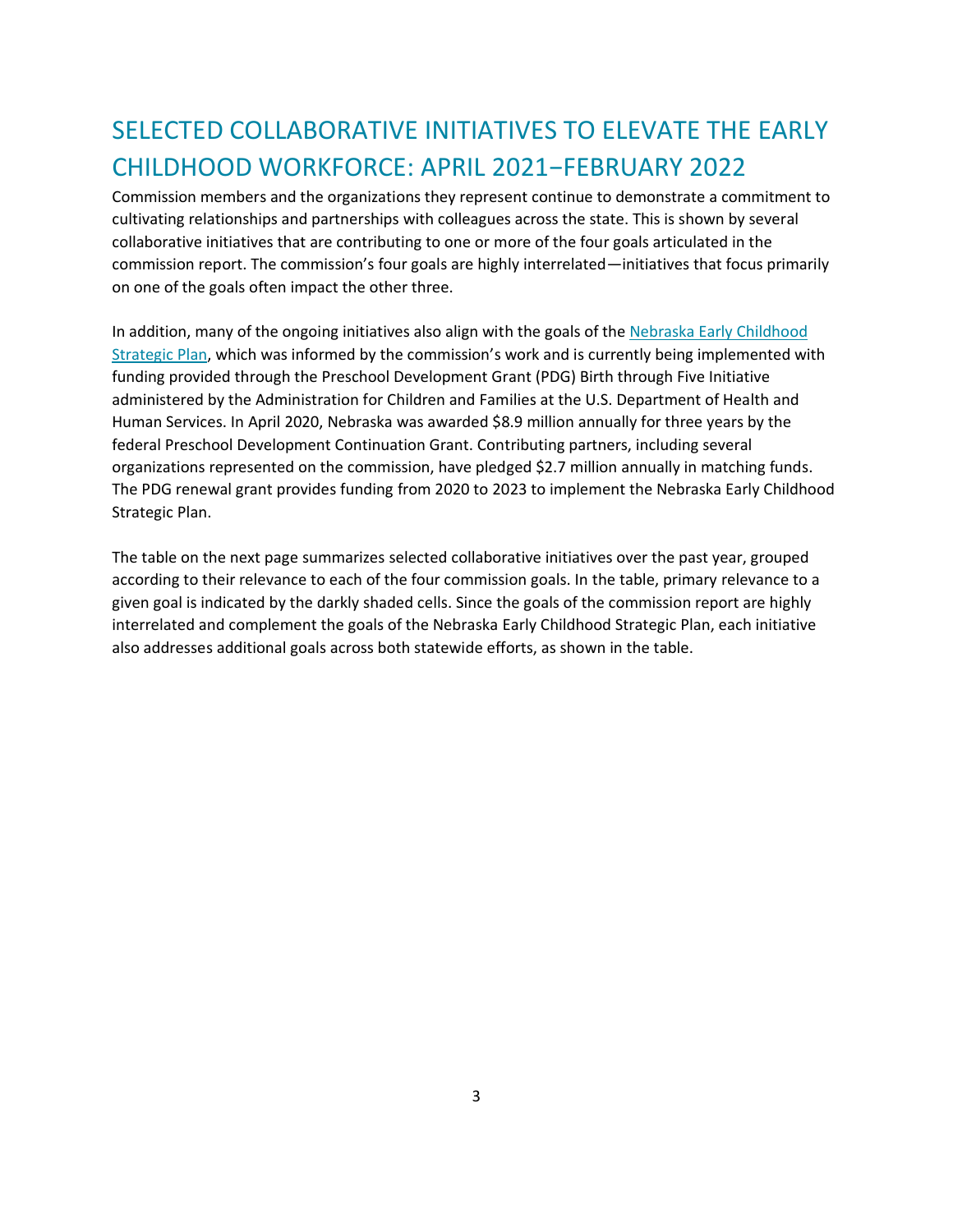**Selected Collaborative Initiatives (April 2021–February 2022) That Support the Goals of the Nebraska Early Childhood Workforce Commission and the Nebraska Early Childhood Strategic Plan**

|                                                                                                        | <b>GOALS IN WORKFORCE</b><br><b>COMMISSION REPORT</b> |                      |                                            |                                                     | <b>GOALS IN NEBRASKA</b><br><b>EARLY CHILDHOOD</b><br><b>STRATEGIC PLAN</b> |              |               |              |
|--------------------------------------------------------------------------------------------------------|-------------------------------------------------------|----------------------|--------------------------------------------|-----------------------------------------------------|-----------------------------------------------------------------------------|--------------|---------------|--------------|
| <b>COLLABORATIVE INITIATIVE</b>                                                                        | Highly qualified workforce                            | Full funding by 2030 | Informed, engaged, and<br>committed public | accountability infrastructure<br>Implementation and | Access                                                                      | Quality      | Collaboration | Alignment    |
| Growing partnership among institutions of higher education                                             | $\checkmark$                                          |                      |                                            | ✓                                                   |                                                                             | ✓            |               | ✓            |
| Increased opportunities for collaboration among early<br>childhood faculty                             | $\checkmark$                                          |                      |                                            | $\checkmark$                                        |                                                                             | ✓            | ✓             |              |
| Step Up to Quality revisions                                                                           | $\checkmark$                                          |                      | $\checkmark$                               |                                                     | $\checkmark$                                                                | $\checkmark$ |               | $\checkmark$ |
| Publication of Nebraska Early Childhood Career Advising<br>Guide                                       | $\checkmark$                                          |                      |                                            | $\checkmark$                                        | $\checkmark$                                                                | $\checkmark$ |               | ✓            |
| New Alliance for Nebraska Association for Infant Mental<br>Health                                      | $\checkmark$                                          |                      |                                            | $\checkmark$                                        |                                                                             | $\checkmark$ |               | $\checkmark$ |
| Rollout of Legislative Resolution 390 report                                                           | $\checkmark$                                          | $\checkmark$         |                                            | $\checkmark$                                        |                                                                             |              | ✓             | $\checkmark$ |
| Continuation of Governance and Finance<br><b>Task Force</b>                                            | $\checkmark$                                          | $\checkmark$         |                                            | $\checkmark$                                        | ✓                                                                           | $\checkmark$ |               | $\checkmark$ |
| Planned updates to funding landscape technical report                                                  | $\checkmark$                                          | $\checkmark$         | $\checkmark$                               | $\checkmark$                                        |                                                                             |              | ✓             | $\checkmark$ |
| National dissemination of commission's funding work                                                    | $\checkmark$                                          | $\checkmark$         | $\checkmark$                               |                                                     |                                                                             |              |               | ✓            |
| Child Care Stabilization Program                                                                       |                                                       | ✓                    |                                            |                                                     | $\checkmark$                                                                |              |               | ✓            |
| Investment brief on use of federal relief funds                                                        | $\checkmark$                                          | $\checkmark$         | $\checkmark$                               |                                                     | ✓                                                                           | ✓            |               | ✓            |
| Expansion of Child Care Subsidy                                                                        |                                                       | $\checkmark$         |                                            |                                                     | $\checkmark$                                                                |              |               | $\checkmark$ |
| Involvement in Moving the Needle on Early Childhood<br><b>Workforce Compensation</b>                   | ✓                                                     | ✓                    |                                            |                                                     |                                                                             |              |               |              |
| Team of scholars assembled to develop Early Childhood<br>Evidence-Based Investment Dashboard© (E-BID©) | $\checkmark$                                          | $\checkmark$         |                                            |                                                     |                                                                             | $\checkmark$ |               | $\checkmark$ |
| Nebraska Early Childhood Campaign                                                                      |                                                       |                      | $\checkmark$                               | $\checkmark$                                        | $\checkmark$                                                                | $\checkmark$ | ✓             | $\checkmark$ |
| Nebraska's Early Childhood Communications Roundtable                                                   |                                                       |                      | $\checkmark$                               | $\checkmark$                                        | $\checkmark$                                                                | $\checkmark$ | $\checkmark$  | $\checkmark$ |
| Implementation Matrix and Advisory Group                                                               | $\checkmark$                                          | $\checkmark$         | $\checkmark$                               | $\checkmark$                                        | $\checkmark$                                                                | ✓            | $\checkmark$  | $\checkmark$ |
| Nebraska Early Childhood Workforce Leadership Cadre                                                    | ✓                                                     |                      | ✓                                          | $\checkmark$                                        | ✓                                                                           |              | $\checkmark$  | $\checkmark$ |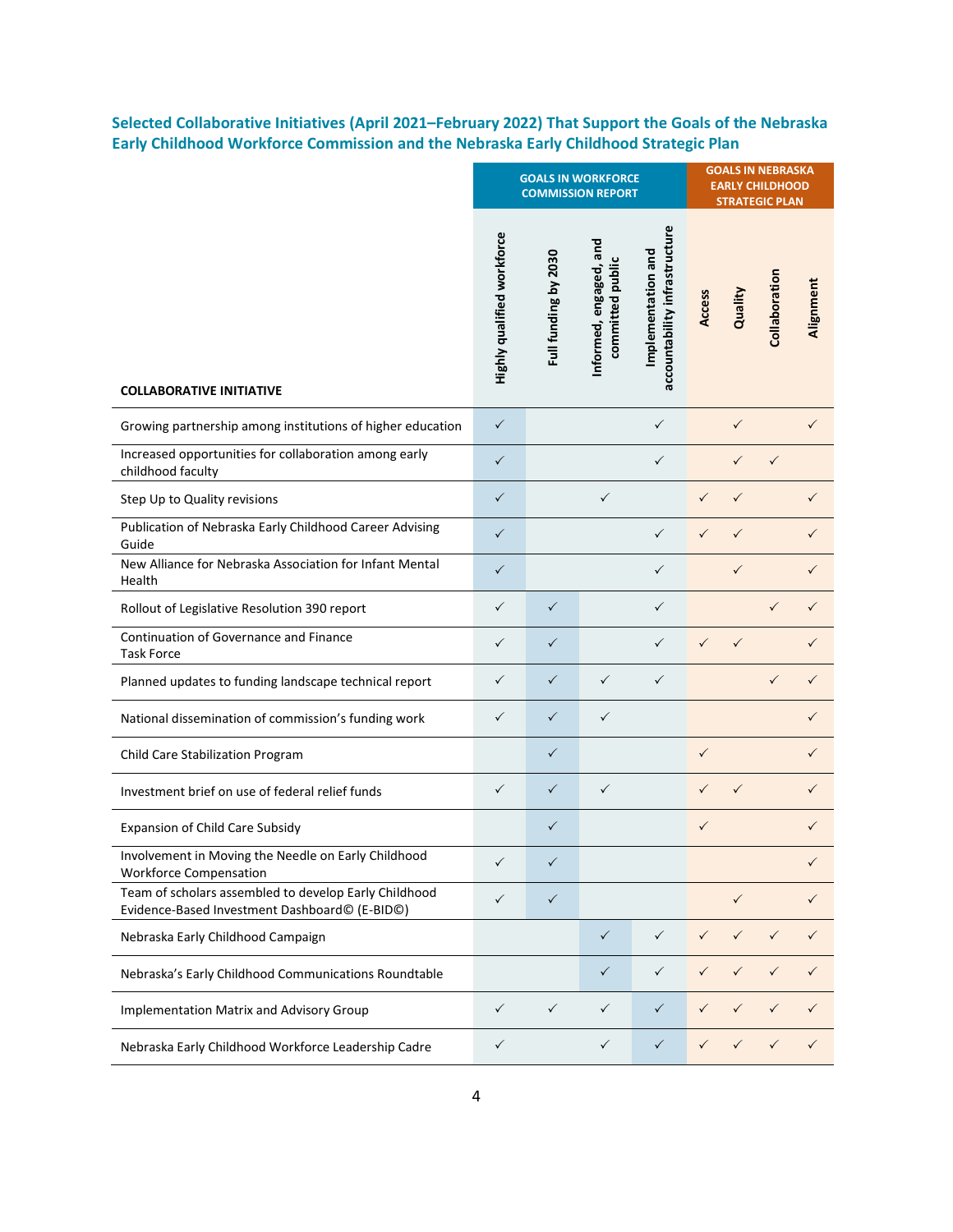In this document, updates on targeted initiatives for each of the commission's four goals are provided first by goal, followed by a discussion of broad initiatives that intentionally span all four goals. Each of these collaborative initiatives is described briefly below, and links are provided to additional information.

### Goal 1: Nebraska's early childhood workforce will be highly qualified and will reflect the diversity of the children and families they serve.

**Growing collaborative partnership among institutions of higher education.** Successful implementation of the commission's recommendations requires collaborative relationships built on mutual understanding, trust, and a commitment to prioritize shared goals over individual interests. In support of Goal 1, a growing collaborative partnership has been established among the largest institutions of higher education engaged in early childhood teacher preparation in Nebraska. In fall 2020, these partners came together to develop and submit a grant proposal to the Early Educator Investment Collaborative focused on developing a *Responsive Equitable System for Preparing Early Childhood Teachers (RESPECT) across Nebraska*. Although the proposal was not funded, the partners received very promising feedback, and in response, the team refined the proposal and submitted it successfully to another funder in December 2021. The University of Nebraska–Lincoln (UNL) will serve as the lead entity, with Dr. Julia Torquati, professor in the Department of Child, Youth and Family Studies and Buffett Institute Community Chair, serving as the principal investigator. UNL and the other core partners will collaborate with each other and with a broad network of other partners across the state to implement the *RESPECT across Nebraska* initiative.

In addition to UNL, the partnership includes representatives from the University of Nebraska at Omaha (UNO) and the University of Nebraska at Kearney (UNK); all six community colleges, including Metropolitan Community College (MCC) in Omaha, Southeast Community College, Central Community College, Mid-Plains Community College, Western Nebraska Community College, and Northeast Community College; and two Tribal Colleges, the Nebraska Indian Community College (NICC) and Little Priest Tribal College (LPTC). Other core partners include NU's Buffett Early Childhood Institute (the Institute), the Nebraska Department of Education (NDE), Nebraska Council on Teacher Education (NCTE), Nebraska Department of Health and Human Services (DHHS), and the Nebraska Association for the Education of Young Children (NeAEYC). In addition, the proposed initiative is designed to include other higher education institutions as it is implemented (Peru State College, Wayne State College, Chadron State College, Creighton University, College of Saint Mary, Hastings College, and Concordia University).

**Increased opportunities for input and collaboration among early childhood faculty.** To facilitate the growing collaborative partnership among institutes of higher education and early childhood faculty, and to support related efforts around Goal 1, the Buffett Institute's workforce planning and development unit hired a new program specialist, Holly Hickson, who began by conducting a listening tour with faculty across Nebraska. Between August and October 2021, she visited 13 campuses and met with 22 early childhood faculty members. Information from the listening tour was used to develop a survey, which was also sent to early childhood education faculty to inquire about course alignment, degree transfer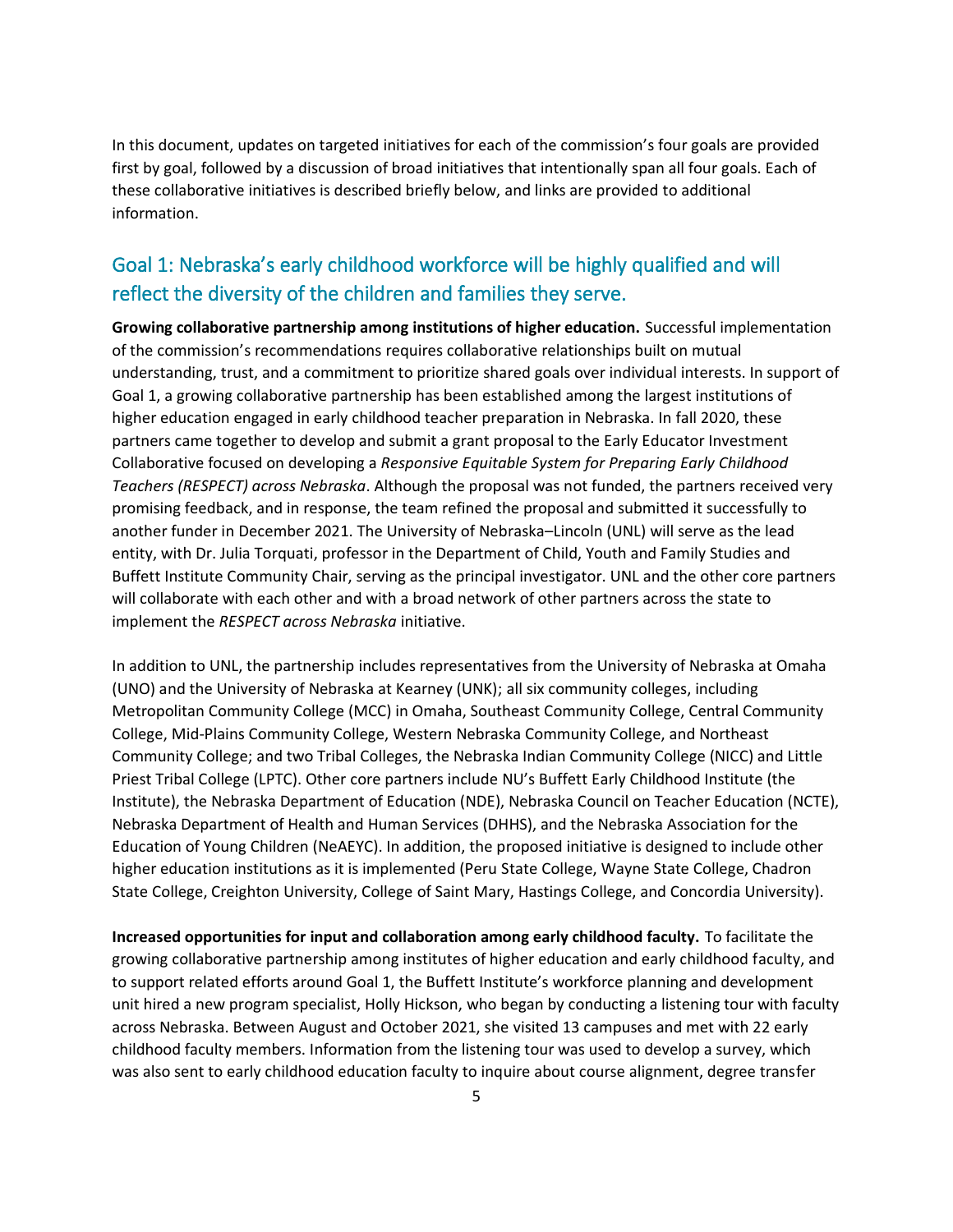and attainment, apprenticeships, and the development of a career ladder and competency-based coursework. Results of the survey from 16 campuses and 34 faculty will inform a convening of early childhood faculty on May 6, 2022. The convening will allow faculty to work collaboratively on issues related to developing professional pathways that are affordable and accessible in order to recruit and retain a diverse early childhood workforce.

**Step Up to Quality revisions.** In April 2021, the Nebraska Legislature passed Legislative Bill 351 (LB 351), which changed provisions relating to quality scale ratings under the Step Up to Quality Child Care Act. Thanks to LB 351, licensed child care providers in good standing can now keep their Step Up to Quality rating if they change license type. As noted in a policy brief released by First Five Nebraska, LB 351 removes one potential barrier to growth for quality child care programs and businesses in Nebraska. For more information, see First Five's policy brief, *LB 351: Revising Step Up to Quality to promote quality, capacity* [\(https://www.firstfivenebraska.org/wp-content/uploads/2021/07/Policy\\_Brief\\_LB351-Step-Up](https://www.firstfivenebraska.org/wp-content/uploads/2021/07/Policy_Brief_LB351-Step-Up-to-Quality_Final_2.3.21_edit.pdf)[to-Quality\\_Final\\_2.3.21\\_edit.pdf\)](https://www.firstfivenebraska.org/wp-content/uploads/2021/07/Policy_Brief_LB351-Step-Up-to-Quality_Final_2.3.21_edit.pdf) and the Step Up to Quality website [\(https://www.education.ne.gov/stepuptoquality/providers-educators/overview/\)](https://www.education.ne.gov/stepuptoquality/providers-educators/overview/).

**Publication of Nebraska Early Childhood Career Advising guide.** With funding from PDG, the Buffett Institute documented early childhood programs across the state that lead to certificates, degrees, and teacher certification. This information was used to update the Nebraska Early Childhood Career Advising guide in cooperation with NDE. The guide, which includes information on the various roles in the early childhood field, salary and income information, and options for increasing education, is now available in both English and Spanish on NDE's Career Development in Early Childhood Education webpage [\(https://www.education.ne.gov/oec/career-development/\)](https://www.education.ne.gov/oec/career-development/).

**New Alliance for Nebraska Association for Infant Mental Health.** After many years of dedicated effort, the Nebraska Association for Infant Mental Health (NAIMH) joined the Alliance for the Advancement of Infant Mental Health. The Alliance is a nationally recognized organization that supports infant mentalhealth associations around the world to grow the professional knowledge, skills, and recognition of professionals working with infants and young children. As part of the Alliance, Nebraska can now offer Endorsement®, which is intended to recognize competency in the infant, young-child family field. The Competency Guidelines® provide a shared set of standards across multiple disciplines and service delivery systems (promotion, prevention/early intervention, intervention, and leadership), which makes this specific set of competencies unique and valuable for supporting early childhood mental health across Nebraska. Sami Bradley, assistant vice president for early childhood mental health at Nebraska Children and Families Foundation, and Holly Hatton-Bowers, assistant professor at UNL, are the co-leads of NAIMH and have been moving the work forward with planning. (*NOTE: The information provided here is from the December 2021 PDG Newsletter*: [https://www.nebraskachildren.org/what-we-do/preschool](https://www.nebraskachildren.org/what-we-do/preschool-development-grant/pdg-progress.html)[development-grant/pdg-progress.html.](https://www.nebraskachildren.org/what-we-do/preschool-development-grant/pdg-progress.html))

#### Goal 2. Early care and education in Nebraska will be fully funded by 2030.

**Rollout of Legislative Resolution 390 (LR 390) report.** On Feb. 16, 2021, Senator John Stinner publicly released the interim study report authorized by LR 390 and conducted by the Legislature's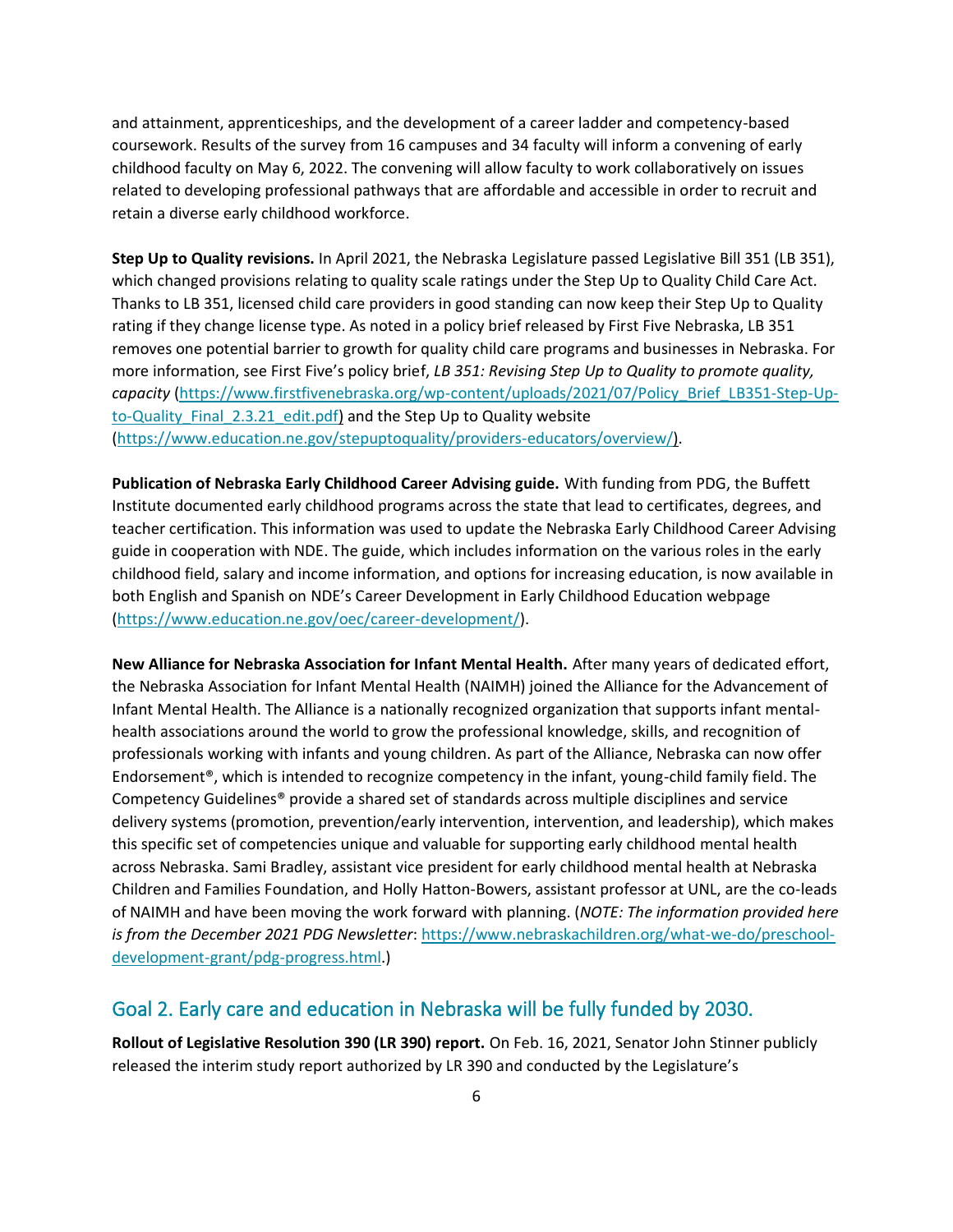Appropriations Committee. Entitled *Examination of the Fiscal and Economic Impact of the COVID-19 Pandemic on Nebraska's Early Childhood Workforce and the Early Childhood Care and Education System*, the report addressed impacts of the pandemic as well as the requirements of a fully funded early childhood system. The work of the Nebraska Early Childhood Workforce Commission, and in particular, the work informing Goal 2, was foundational to LR 390.

**Continuation of the Governance and Finance Task Force.** In addition to a call to fully fund Nebraska's early childhood system (Goal 2), the commission report also recommends developing the infrastructure needed to implement the commission's goals and recommendations (Goal 4). As part of the PDG effort, a stakeholder task force, known as the Governance and Finance Task Force, was launched by First Five Nebraska in September 2020. In 2021, the task force explored Nebraska's early childhood financing practices, related regulatory barriers, and promising models of early childhood governance. Several members of the commission served on the task force and its workgroups, engaging in discussions designed to (1) develop a detailed concept for a shared leadership model of the early care and education system in Nebraska, and (2) develop a plan to coordinate and align early care and education revenue streams from disparate sources. The work of the task force provides a sound starting point for state agencies seeking to align their investments with Nebraska's young children.

**Planned updates to the funding landscape technical report.** The work of the task force is informed by a funding landscape technical report, *Nebraska's Public Investment in Early Childhood Care and Education, Fiscal Year 2017,* developed by Cathey Huddleston-Casas, associate director of workforce planning and development at the Buffett Early Childhood Institute, and Jen Goettemoeller, consultant, with assistance from colleagues from the Nebraska Department of Health and Human Services, the Nebraska Department of Education, and the Nebraska Children and Families Foundation. The FY 2017 report—the first in a series of reports to track Nebraska's investment in early care and education (ECE)—outlines the flow of public dollars through Nebraska's ECE system. An outgrowth of the groundwork done to inform commission goals and recommendations, this report has been used to inform efforts to stabilize, reform, and strengthen financing of the ECE system. Release of reports for FY 2019 and FY 2021 are expected in 2022. The FY 2017 report is available at

[https://issuu.com/buffettearlychildhoodinstitute/docs/workforce\\_funding\\_report\\_final.](https://issuu.com/buffettearlychildhoodinstitute/docs/workforce_funding_report_final)

**National dissemination of commission's funding work.** Nebraska is receiving national attention for its comprehensive approach to funding ECE. For example, drawing from the LR 390 report and the funding landscape technical report, Huddleston-Casas and Goettemoeller, in collaboration with Elena Montoya from the Center for the Study of Child Care Employment in Berkeley, California, led a presentation and discussion about the impacts of COVID-19 on early educators in Nebraska and California on April 28, 2021, at the 21<sup>st</sup> T.E.A.C.H. Early Childhood® and Child Care WAGE\$® 2021 National Professional Development Symposium, which focused on *Supporting the Essential Early Childhood Workforce Behind the Workforce*.

**Child Care Stabilization Program.** The Child Care Stabilization Program, established by Section 2202 of the American Rescue Plan (ARP) Act signed into law on March 11, 2021, provides approximately \$24 billion for child care organizations, of which approximately \$140 million has been allocated to the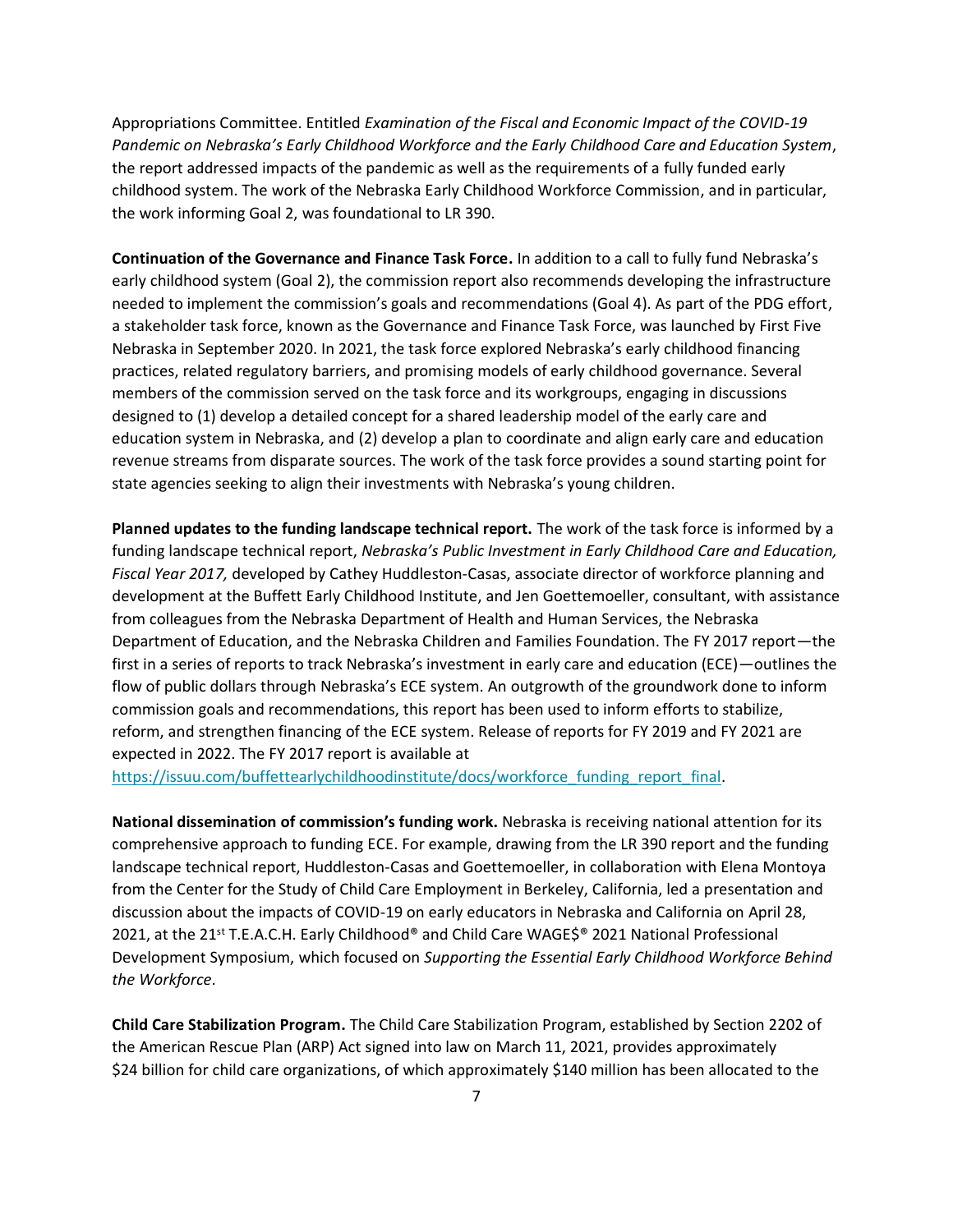State of Nebraska [\(https://coronavirus.nebraska.gov/childcare\)](https://coronavirus.nebraska.gov/childcare). These funds can be used by child care programs to cover expenses such as mortgage, utilities, sanitation supplies, and personnel costs. Almost 2,000 awards have been made across the state providing much-needed help to Nebraska's child care programs.

**Investment brief on use of federal relief funds for Nebraska's early care and education system.** With the influx of one-time funds available to Nebraska through the American Rescue Plan, numerous proposals for spending the funds have been put forward for consideration. Among these, four provide Nebraska a unique opportunity to maximize long-term sustainability of quality early care and education by directly supporting the early care and education workforce. This was summarized in the investment brief, *Using Short-Term Investments to Leverage Long-Term Sustainability: Supporting the Early Childhood Workforce With Federal Relief Funds* [\(https://buffettinstitute.nebraska.edu/-](https://buffettinstitute.nebraska.edu/-/media/beci/docs/elevating-ece-workforce-with-arpa-funds-10-19-2021.pdf?la=en) [/media/beci/docs/elevating-ece-workforce-with-arpa-funds-10-19-2021.pdf?la=en\)](https://buffettinstitute.nebraska.edu/-/media/beci/docs/elevating-ece-workforce-with-arpa-funds-10-19-2021.pdf?la=en), written by Susan Sarver, director of workforce planning and development at the Buffett Institute, and Huddleston-Casas. See also the related news article, *Federal Money Is Available to Help the Struggling Child Care System. Investing in the Early Childhood Workforce Can Pay Off Long-Term* [\(https://buffettinstitute.nebraska.edu/news-and-events/early-years-matter/federal-money-is-available](https://buffettinstitute.nebraska.edu/news-and-events/early-years-matter/federal-money-is-available-to-help-the-struggling-child-care-system)[to-help-the-struggling-child-care-system\)](https://buffettinstitute.nebraska.edu/news-and-events/early-years-matter/federal-money-is-available-to-help-the-struggling-child-care-system).

**Expansion of Child Care Subsidy.** As of Aug. 28, 2021, more Nebraska families are eligible for child care subsidy thanks to newly expanded income guidelines. This expansion, introduced through LB 485 (Senator Wendy DeBoer), is scheduled to be available through Sept. 30, 2023. Under these new rules, families with incomes up to 185% of the federal poverty level—or about \$4,000 per month for a family of four—are now eligible for subsidy [\(https://nebraskaearly.org/innovating-child-care-subsidy-pie-for](https://nebraskaearly.org/innovating-child-care-subsidy-pie-for-providers/)[providers/\)](https://nebraskaearly.org/innovating-child-care-subsidy-pie-for-providers/).

**Involvement in national project, Moving the Needle on Early Childhood Workforce Compensation.** The Nebraska Association for the Education of Young Children [\(https://www.nebraskaaeyc.org\)](http://www.nebraskaaeyc.org/) is participating in a project, Moving the Needle on Early Childhood Workforce Compensation, funded by the Child Care Services Association and T.E.A.CH. Early Childhood National Center. The goal is to address early childhood educator preparation, compensation, and/or retention/recruitment through the development of new strategies, more informed public policies, and/or increased funding within participating states, given the current pandemic realities within these states.

**Team of University of Nebraska scholars assembled to develop the Early Childhood Evidence-Based Investment Dashboard© (E-BID©).** A team of scholars received an NU Collaboration grant to lay the groundwork for developing an investment dashboard. E-BID aims to provide local, regional, and state leaders with the information they need to make informed decisions about where and how to invest in early childhood education to stimulate economic growth while improving access to quality ECE. The project is led by the Buffett Institute's Cathey Huddleston-Casas in collaboration with faculty representing four other university centers, including Catherine Lang, state director of the Nebraska Business Development Center (NBDC), UNO; Kathleen Lodl, associate dean in the Nebraska Extension Office, UNL; Eric Thompson, associate professor of economics and director of the Nebraska Bureau of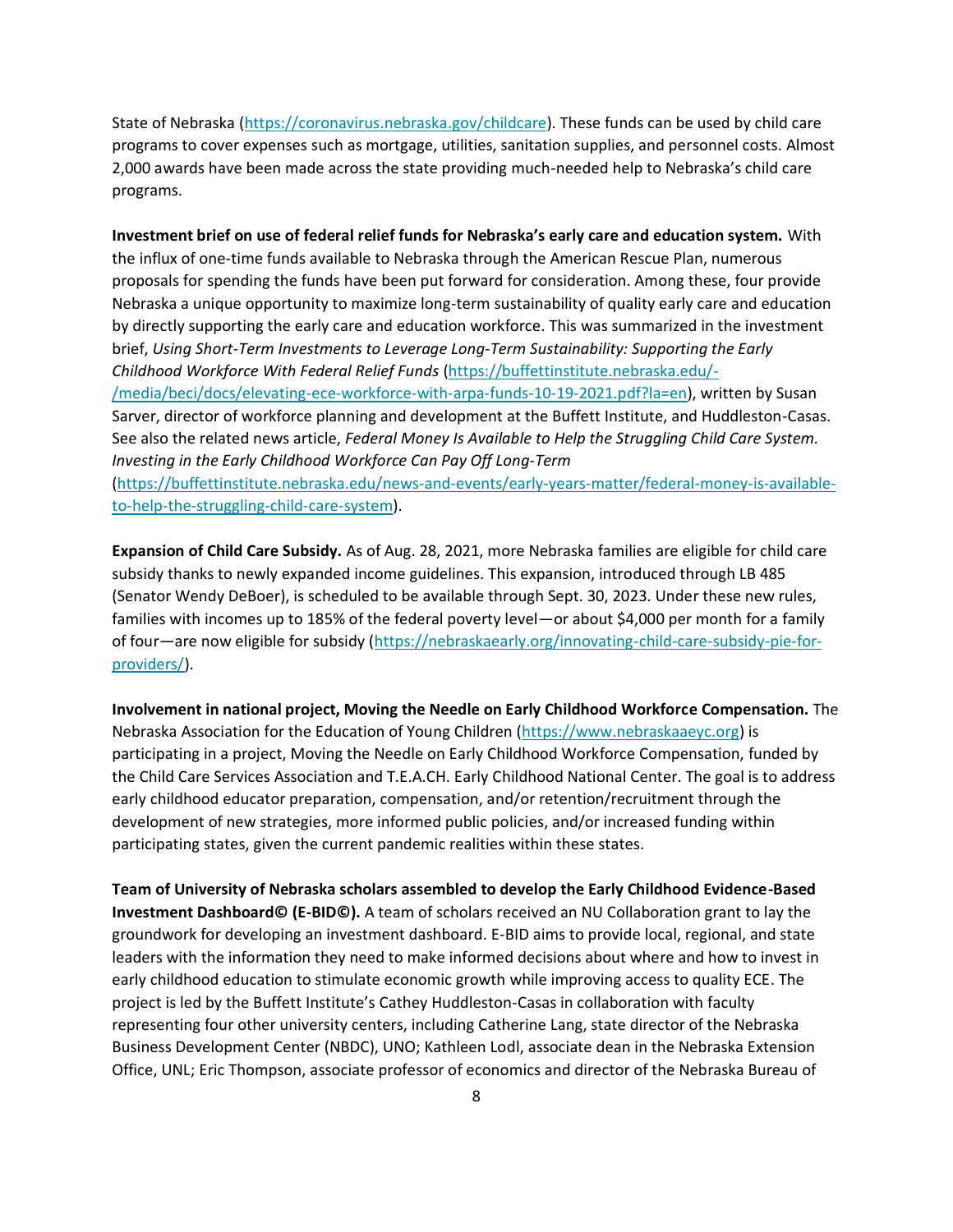Business Research, UNL; and Morgan Vogel, research associate, Center for Public Affairs Research, UNO. The team is actively seeking external funding to develop and pilot E-BID.

### Goal 3. Nebraska will champion high-quality early care and education and the critical role of the workforce in young children's learning and development.

**Nebraska Early Childhood Campaign.** In alignment with Goal 3 of the commission's report, the Nebraska Early Childhood Strategic Plan calls for a statewide effort to create awareness and shared commitment to the fact that everyone—including parents, families, early childhood providers, schools, businesses, community leaders, state agencies, elected officials, and nonprofit organizations—has a vested interest in supporting the healthy development and learning of each child. With a goal of building support for quality early childhood care and education, the Nebraska Early Childhood Campaign (PDG Activity 3e) will support public awareness efforts that center on educating parents and families, among others, about quality early care and education programs and services—including the critical role of the early childhood workforce.

The Nebraska Early Childhood Campaign is led by the Buffett Early Childhood Institute. Conceptualized as a broad collaborative effort of the Institute and its public- and private-sector partners, formal planning for the campaign began with an audit of current communication efforts related to early childhood services and resources in Nebraska. Outcomes, which were summarized in the *Audit of Early Childhood Communications in Nebraska* released in July 2021, are informing the planning and development of materials and strategies for the campaign. The Institute also spent part of 2021 developing a campaign plan that will drive the campaign implementation efforts.

In December 2021, Neimand Collaborative was hired to implement the campaign after an extensive public search process through the University of Nebraska. Neimand Collaborative is a social impact firm with substantial expertise in early childhood and has worked with clients such as Professor James Heckman (*The Heckman Equation*) and the First Five Years Fund. In the first month of the contract, Neimand Collaborative hired Nebraska native Kara Ficke as campaign manager. In early 2022, Neimand Collaborative worked with New Bridge Strategy to conduct statewide market research and message testing that will be used to inform campaign messaging and strategy. Neimand Collaborative also secured KidGlov, a Lincoln-based agency, to assist with campaign implementation.

In February, the Campaign Advisory Group convened for the first time, marking the soft launch of the campaign. The Campaign Advisory Group consists of approximately 20 members, including several who also were part of the Nebraska Early Childhood Workforce Commission. This key group of stakeholders will provide important feedback and counsel throughout the life of the campaign and will serve as ambassadors for the campaign, helping to share, amplify, and drive engagement across the state. The advisory group will assist in engaging networks to maximize Nebraska's strengths and resources in support of outreach and dissemination of materials.

The Institute and Neimand Collaborative will move quickly in the upcoming months to finalize the campaign name, secure a media purchasing partner, and hire an evaluation partner. Full campaign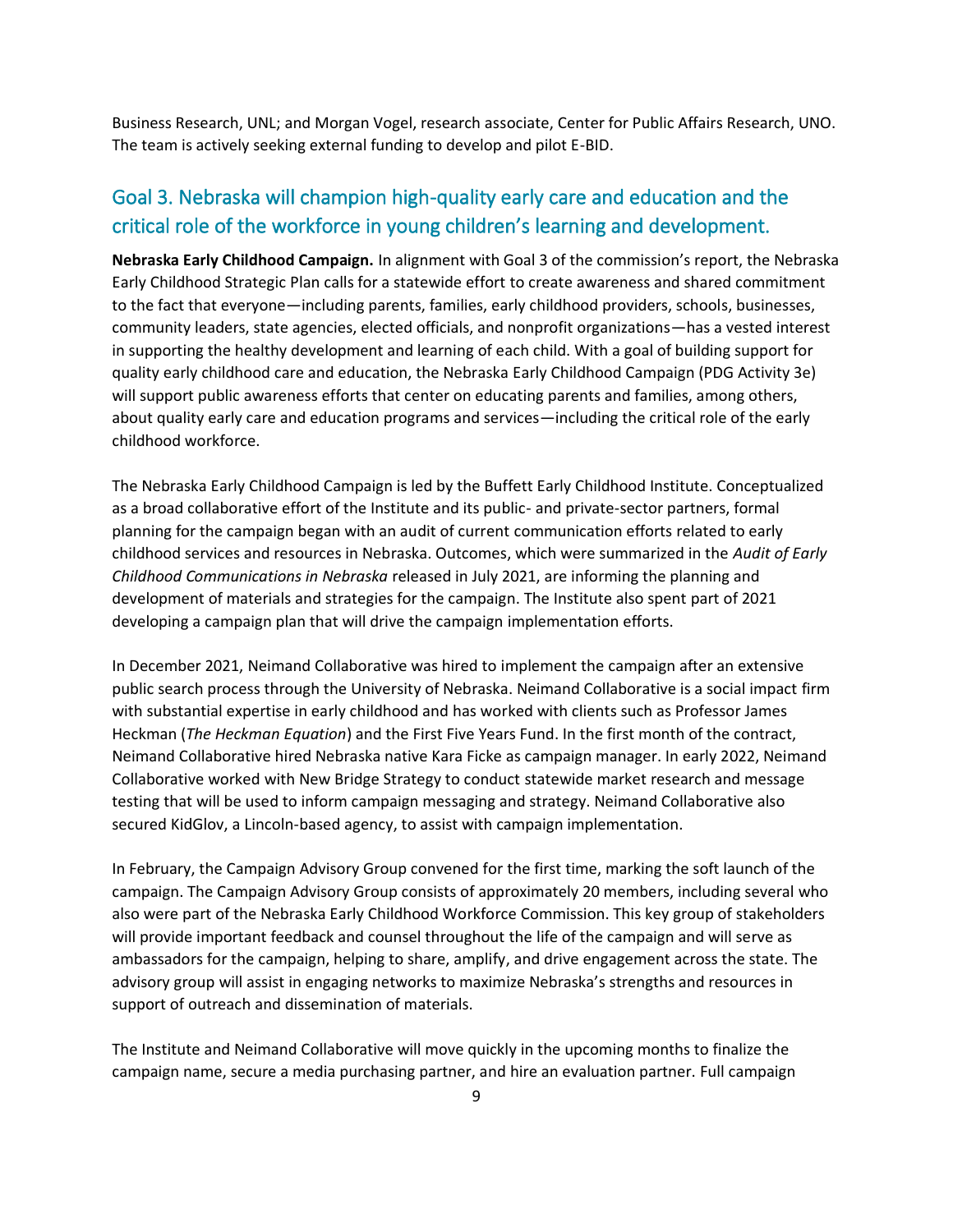implementation is slated for May 2022 with an anticipated campaign sunset in December 2023 and evaluation completed in April 2024.

**Nebraska's Early Childhood Communications Roundtable.** To promote ongoing coordination and collaboration among communications colleagues engaged in early childhood work across the state, a Communications Roundtable was established. The roundtable brings together communications personnel from six organizations, including the Institute, Nebraska Children and Families Foundation, the Buffett Early Childhood Fund, Nebraska Early Childhood Collaborative, First Five Nebraska, and Nebraska Community Foundation. The roundtable convenes monthly to discuss shared communication objectives and strategies focused on building support for quality early care and education in Nebraska, including strategies to help elevate Nebraska's early childhood workforce.

## Goal 4. Nebraskans will implement the Nebraska Early Childhood Workforce Commission's recommendations to achieve a highly qualified and diverse workforce on behalf of all young children and their families.

**Implementation Matrix and Advisory Group.** The PDG-funded Workforce Commission Implementation initiative (PDG Activity 4a) is focused on developing and implementing the statewide infrastructure needed to fulfill the vision and goals of the commission report. This initiative is led by Susan Sarver and Cama Charlet, manager of early childhood workforce initiatives at the Buffett Institute. In alignment with the commission report, they are working to ensure that implementation efforts build upon, rather than compete with, ongoing improvement initiatives. Organizations already engaged in change efforts related to the early childhood workforce were invited to complete a questionnaire asking project leads to identify whether their work aligns with the goals and recommendations of the commission report, and if so, how. The information gathered from this questionnaire was used to develop an implementation matrix, which was completed in early 2021.

Going forward, the implementation matrix will guide efforts to develop an infrastructure that honors the ongoing coordination, collaboration, and communication necessary to implement the commission's recommendations with fidelity. The organizational leads who have identified their work as aligning to the commission's goals will be invited to participate in the implementation advisory group, which will convene in early 2022. The implementation advisory group will seek to align ongoing efforts to elevate Nebraska's early childhood workforce and prioritize implementation efforts.

**Nebraska Early Childhood Workforce Leadership Cadre.** Throughout the life of the commission, members emphasized the importance of authentically engaging stakeholders in the implementation of recommendations. Clearly, any effort to strengthen and expand the state's early childhood workforce requires leadership from the workforce itself. In 2021, Charlet led an effort to create the Nebraska Early Childhood Workforce Leadership Cadre, which launched in February 2022.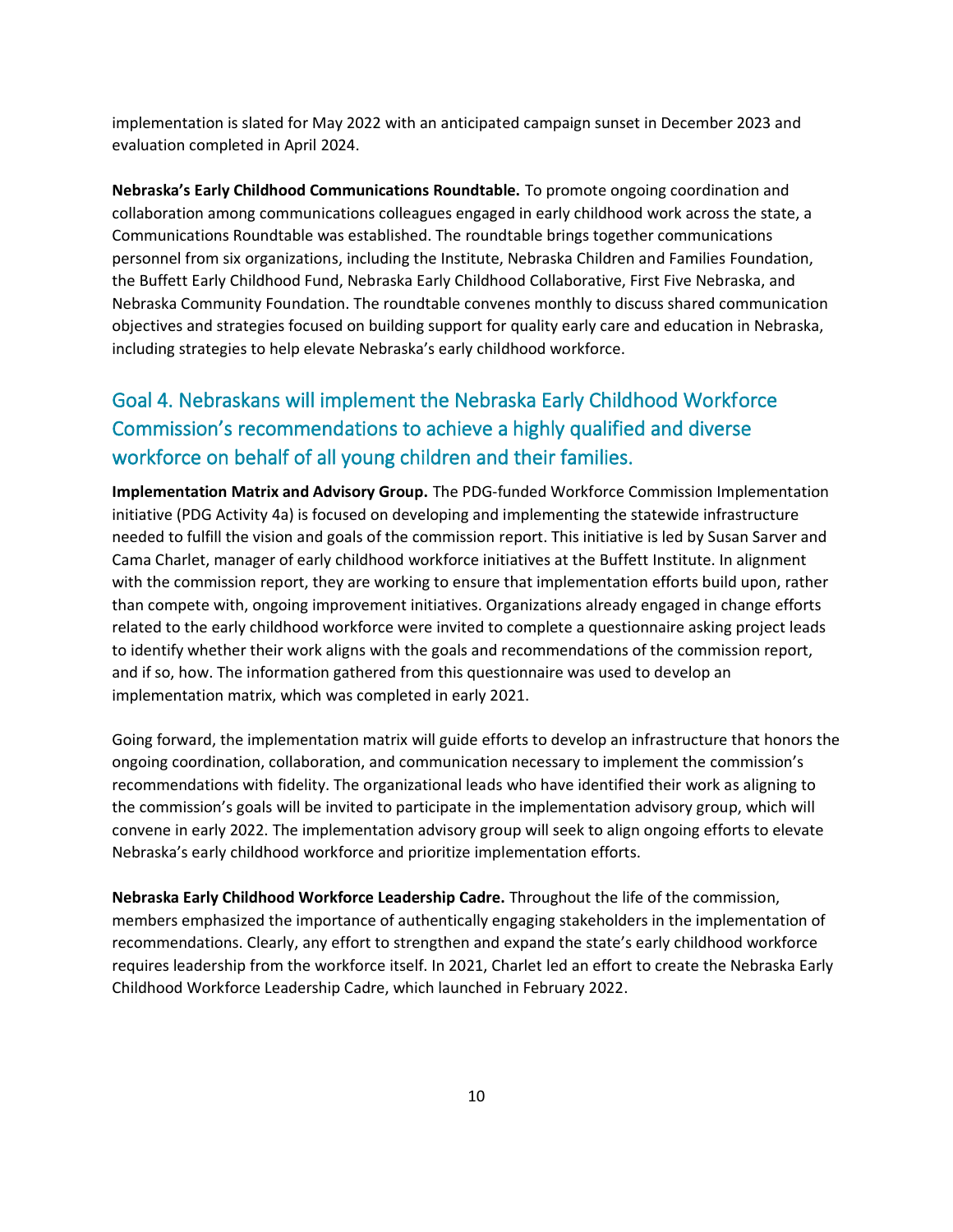#### Broad Initiatives Addressing All Four Commission Goals

**Implementation of the Nebraska Early Childhood Strategic Plan.** Throughout 2021 and continuing into 2022, Nebraskans have been engaged in efforts to further develop the Nebraska Early Childhood Strategic Plan, with a focus on identifying strategies and action plans for accomplishing its goals. Stakeholders have been invited to participate in conversations to ensure that the plan addresses the priorities and needs of Nebraskans in diverse and unique communities across the state. These conversations include questions about what success consists of and how changes can be measured, helping to ensure that Nebraska has the capacity to evaluate progress and make datainformed decisions about how to improve early childhood services. This integrated and collaborative approach to needs assessment, strategic planning, and performance evaluation is designed to help ensure that Nebraska creates sustainable change at the community and state levels. Coordinators of the Nebraska Early Childhood Strategic Plan continue to seek stakeholder engagement. Learn more at [NEearlychildhoodplan.org.](https://www.nebraskachildren.org/what-we-do/preschool-development-grant/strategic-plan.html)

**Continued Development of the Nebraska Child Care Referral Network.** The Nebraska Child Care Referral Network is an example of a collaborative and coordinated effort to promote quality early care and education in response to the child care crisis that emerged when pandemic restrictions were implemented. In 2020, individuals and organizations from the public and private sectors collaborated to build the network website, which provides a searchable database of licensed child care providers and programs across the state. In 2021, partners used CARES funds to continue developing the website. All licensed child care programs are integrated into the site, and providers can register on the site and create a profile to provide additional information beyond what is available on the child care roster. Refinements and additions to the site are ongoing, including school-based before and after school programs. Collaborations are in the works to encourage more providers to sign up for profiles on the site and to generate greater awareness of the site among parents. The referral network can be found at [https://www.nechildcarereferral.org/.](https://www.nechildcarereferral.org/) Links to the website are also available on the Nebraska Department of Education website at [https://www.education.ne.gov/oec/child-care-resource-and](https://www.education.ne.gov/oec/child-care-resource-and-referral/)[referral/.](https://www.education.ne.gov/oec/child-care-resource-and-referral/)

**Communities for Kids Plus (C4K+) expansion.** In 2021, 27 communities across Nebraska received funding from the Nebraska Children and Families Foundation's Communities for Kids Plus (C4K+) program to hire local early childhood community coordinators. They coordinate resources and expertise, and they engage with other leaders across their communities to implement locally developed plans for increasing quality and capacity in the communities' early childhood systems. The coordinators gather twice per month virtually to share ideas and learn from each other, contribute to evaluation efforts, and receive technical assistance. These meetings are facilitated by leadership and peer-engagement consultants from Mission Matters. (See also PDG Newsletter from February 2021 at <file:///C:/Users/ssarver/AppData/Local/Temp/PDG%20Enewsletter%20February%202021%202.pdf> and *Communities for Kids Translates Passion and Knowledge into Action* on the NCFF blog at [https://blog.nebraskachildren.org/2021/12/08/communities-for-kids-translates-passion-and](https://blog.nebraskachildren.org/2021/12/08/communities-for-kids-translates-passion-and-knowledge-into-action/)[knowledge-into-action/.](https://blog.nebraskachildren.org/2021/12/08/communities-for-kids-translates-passion-and-knowledge-into-action/))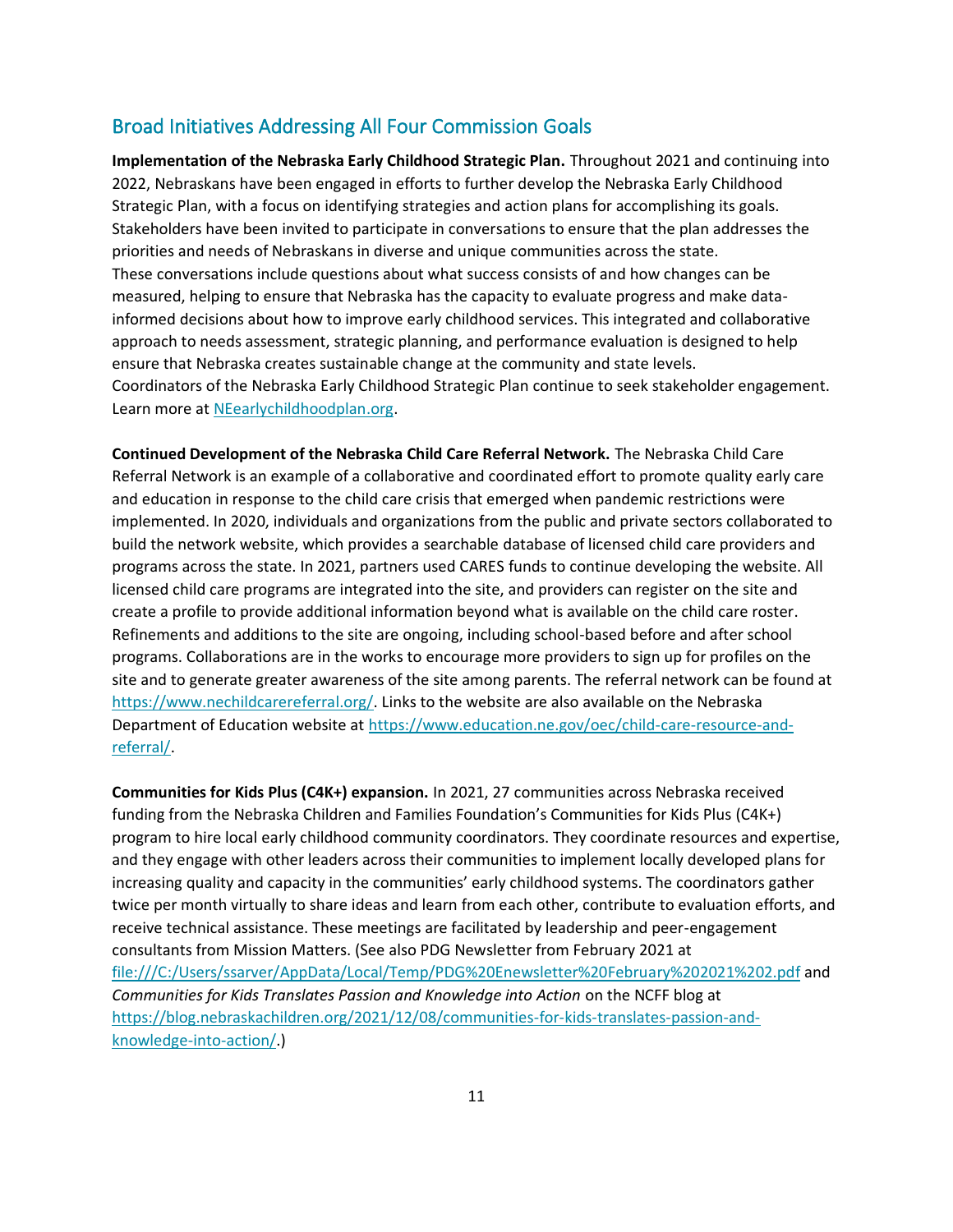Together, these broad, collaborative initiatives, and many other efforts across Nebraska, are helping to advance the goals identified in the commission report.

## LOOKING AHEAD

In 2021, commission members and the organizations they represent made significant strides in building the organizational capacity and statewide infrastructure necessary to implement the commission's recommendations and elevate Nebraska's early childhood workforce. In 2022–2023, several foundational implementation initiatives will continue and grow, as follows:

- Nebraskans will continue to engage in efforts to further develop the Nebraska Early Childhood Strategic Plan, with a focus on identifying strategies and action plans for accomplishing its goals. Stakeholders will be invited to participate in conversations to ensure that the plan addresses the priorities and needs of Nebraskans in diverse and unique communities across the state.
- Continued collaboration among institutions of higher education will focus on developing a *Responsive Equitable System for Preparing Early Childhood Teachers (RESPECT) across Nebraska*.
- Continued collaboration among partners at the University of Nebraska will lead to the development and pilot testing of the Early Childhood Evidence-Based Investment Dashboard© (E-BID©), which will help leaders make informed decisions about how best to invest in early care and education to stimulate economic growth while improving access to quality ECE.
- Implementation of the statewide Nebraska Early Childhood Campaign will build support for quality early childhood care and education and the early childhood workforce.
- The Nebraska Early Childhood Workforce Leadership Cadre, a diverse group of early childhood professionals, birth through Grade 3, from across settings, will work together to collectively grow their capacity to lead change efforts in the communities where they live and work.
- The Implementation Advisory Group, composed of stakeholders from across Nebraska whose work is aligned with the commission's vision and goals, will work collaboratively to guide ongoing efforts to elevate Nebraska's early childhood workforce and prioritize implementation activities.

#### Help Spread the Word

This update presents just a snapshot of what is happening now and a small glimpse of what is yet to come in this growing effort to elevate the early childhood workforce in Nebraska. Going forward, commission members are invited to help spread the word and shine the spotlight on authentic partnerships that contribute to elevating the state's early childhood workforce.

You can help spread the word in several ways, including the following:

- Follow the [Buffett Institute](https://buffettinstitute.nebraska.edu/news-and-events) on social media for implementation updates and share with your networks.
- Continue to share copies of the commission's report, *Elevating Nebraska's Early Childhood Workforce,* when presenting or communicating with stakeholders. If you need hard copies sent to you, please reach out to [beci@nebraska.edu.](mailto:beci@nebraska.edu) A virtual copy and supporting materials can be found [here.](https://buffettinstitute.nebraska.edu/our-work/early-childhood-workforce-commission)